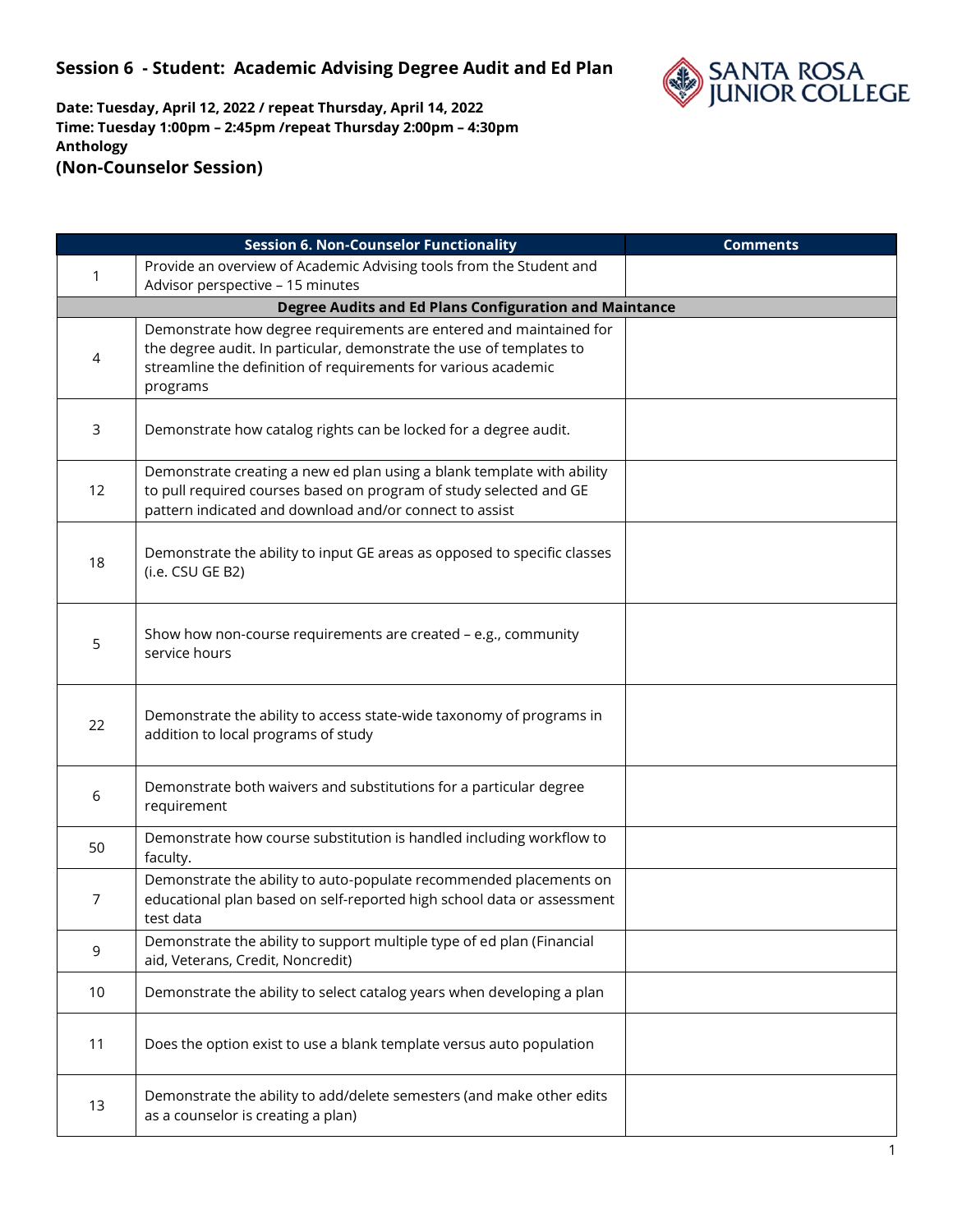

|    | <b>Session 6. Non-Counselor Functionality</b>                                                                                                                                                                                  | <b>Comments</b> |
|----|--------------------------------------------------------------------------------------------------------------------------------------------------------------------------------------------------------------------------------|-----------------|
| 14 | Ability to copy a plan and make edits                                                                                                                                                                                          |                 |
| 15 | Be able to lock an ed plan (student can't change an approved plan)                                                                                                                                                             |                 |
| 16 | Demonstrate the ability to create an educational plan for one or more<br>semesters - e.g., from the upcoming term to four semesters out                                                                                        |                 |
| 17 | Demonstrate the ability to create/save/retrieve/edit multiple education<br>plans for an advisee                                                                                                                                |                 |
| 19 | Demonstrate the ability to write text for a course entry (generic text<br>option, i.e. Major Elective)                                                                                                                         |                 |
| 20 | Demonstration how the properties of course in ed plan are displayed<br>(GE vs major vs elective)                                                                                                                               |                 |
| 23 | Show all classes in college catalog, not just those that are being offered<br>in a particular term                                                                                                                             |                 |
| 24 | Demonstrate the ability for classes listed in next semester's educational<br>plan to auto-register during the student's registration window if<br>registration is pre-authorized by the student.                               |                 |
| 21 | Ability to indicate goal at SRJC and for transfer (major and institution, if<br>applicable)                                                                                                                                    |                 |
| 25 | Show how Degree Audit and Ed Plan data can be used to inform class<br>scheduling for future terms                                                                                                                              |                 |
| 37 | Demonstrate segregation of information related to FERPA or financial<br>aid and how to only show data to those groups that need it.                                                                                            |                 |
| 51 | Demonstrate a transfer credit module.                                                                                                                                                                                          |                 |
|    | <b>Graduation Processing</b>                                                                                                                                                                                                   |                 |
| 49 | Demonstrate how degrees/certificates are awarded.                                                                                                                                                                              |                 |
| 47 | Demonstrate the process for auto-awarding of degrees and certificates<br>for students.                                                                                                                                         |                 |
| 44 | If the student has not met or will not meet all requirements for<br>graduation by the date the student applied to graduate, demonstrate<br>how the student is notified of the requirements they are lacking for<br>graduation. |                 |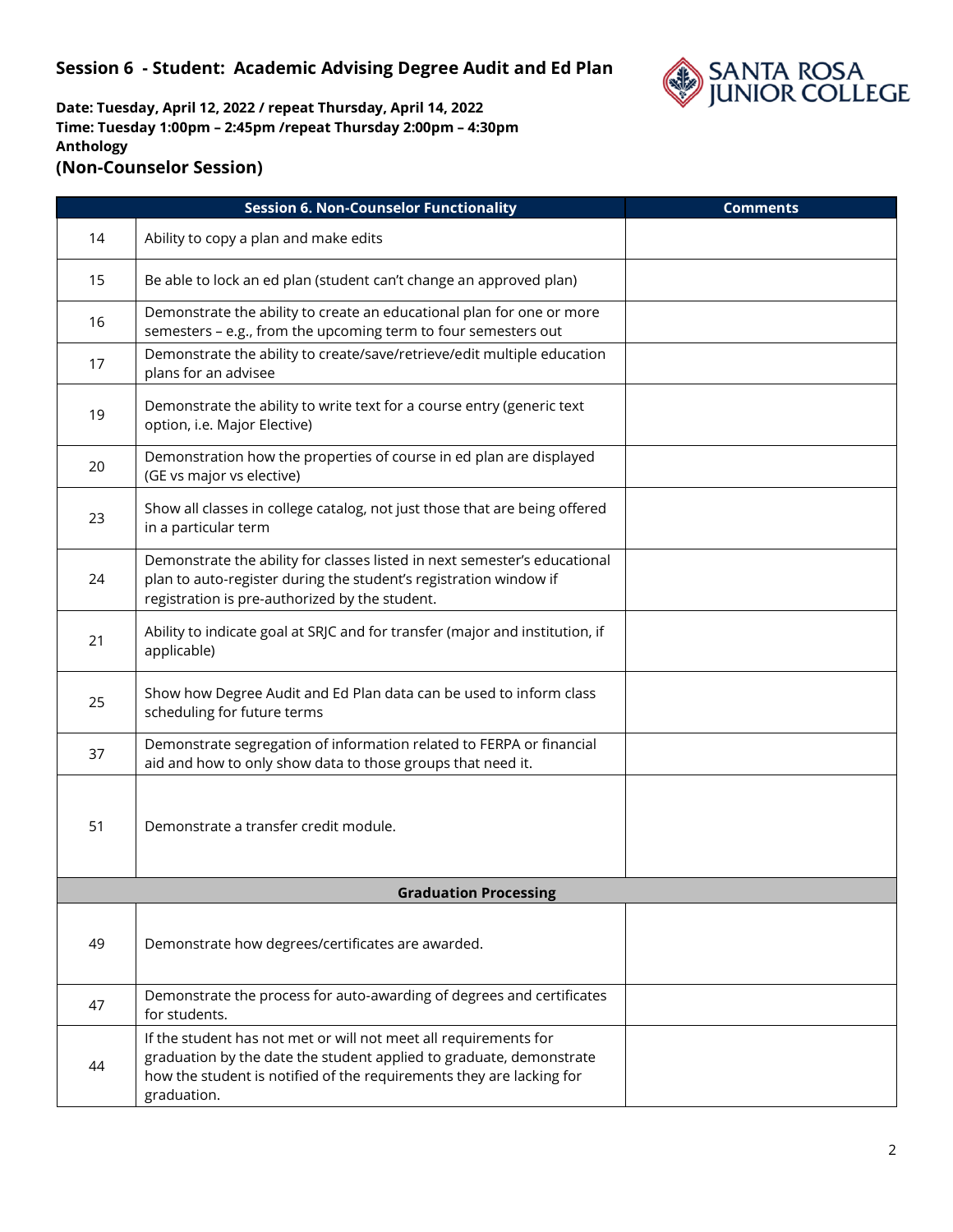

|                | <b>Session 6. Non-Counselor Functionality</b>                                                                                                                                                        | <b>Comments</b> |  |  |  |
|----------------|------------------------------------------------------------------------------------------------------------------------------------------------------------------------------------------------------|-----------------|--|--|--|
| 48             | Demonstrate how to cancel an application for a degree or certificate,<br>including cancel or defer date.                                                                                             |                 |  |  |  |
| 45             | Demonstrate the ability to print a commencement program with a list of<br>graduates - or to transmit the data to a printing company                                                                  |                 |  |  |  |
| 46             | Demonstrate the ability to print diplomas and certificates - or to<br>transmit the data to a printing company.                                                                                       |                 |  |  |  |
|                | <b>Student Experience</b>                                                                                                                                                                            |                 |  |  |  |
| 43             | Demonstrate the student's ability to apply for graduation via web self-<br>service. Include diploma mailing address, diploma name, ceremony<br>attendance, etc.                                      |                 |  |  |  |
| 39             | Space for comments that students can also view (to-do list, referrals,<br>etc); separate from a counseling notes section that is only viewable by<br>counselors                                      |                 |  |  |  |
| 8              | Demonstrate the ability for student to view and revise their educational<br>plan and then auto-notify counselor/advisor to review and "approve"<br>the plan                                          |                 |  |  |  |
| $\overline{2}$ | Demonstrate a student's view their own degree audit and educational<br>plan via web self-service - in addition to running "what if" scenarios                                                        |                 |  |  |  |
|                | <b>Appointments</b>                                                                                                                                                                                  |                 |  |  |  |
| 27             | Demonstrate the ability for students to schedule counseling<br>appointments online through self-service                                                                                              |                 |  |  |  |
| 28             | Demonstrate the ability to use various media for appointments - e.g.,<br>Zoom, chat, Skype, etc.                                                                                                     |                 |  |  |  |
| 26             | Demonstrate the ability for Counseling to configure available<br>appointment times for students                                                                                                      |                 |  |  |  |
| 29             | Demonstrate the ability to auto-remind students of their appointments<br>- e.g., 24 hours prior and send campus map.                                                                                 |                 |  |  |  |
|                | <b>Advisors - Access and Processes</b>                                                                                                                                                               |                 |  |  |  |
| 30             | Demonstrate the advisor's ability to view student data, e.g., class<br>schedule, academic history, test scores.                                                                                      |                 |  |  |  |
| 31             | Demonstrate the ability to record advising data, e.g., confidential notes.<br>Show how notes can be viewed (or note) based on types and<br>permissions                                               |                 |  |  |  |
| 32             | Demonstrate the ability to record special needs or referrals for<br>students, e.g., tutoring and/or student-athlete status.                                                                          |                 |  |  |  |
| 36             | Show how probability scores can be used to identify students to send<br>"kudos" - and to provide support                                                                                             |                 |  |  |  |
| 34             | Demonstrate the ability for faculty to identify students who might be at<br>risk and make a referral. Additionally, demonstrate how and when the<br>student or support team member will be notified. |                 |  |  |  |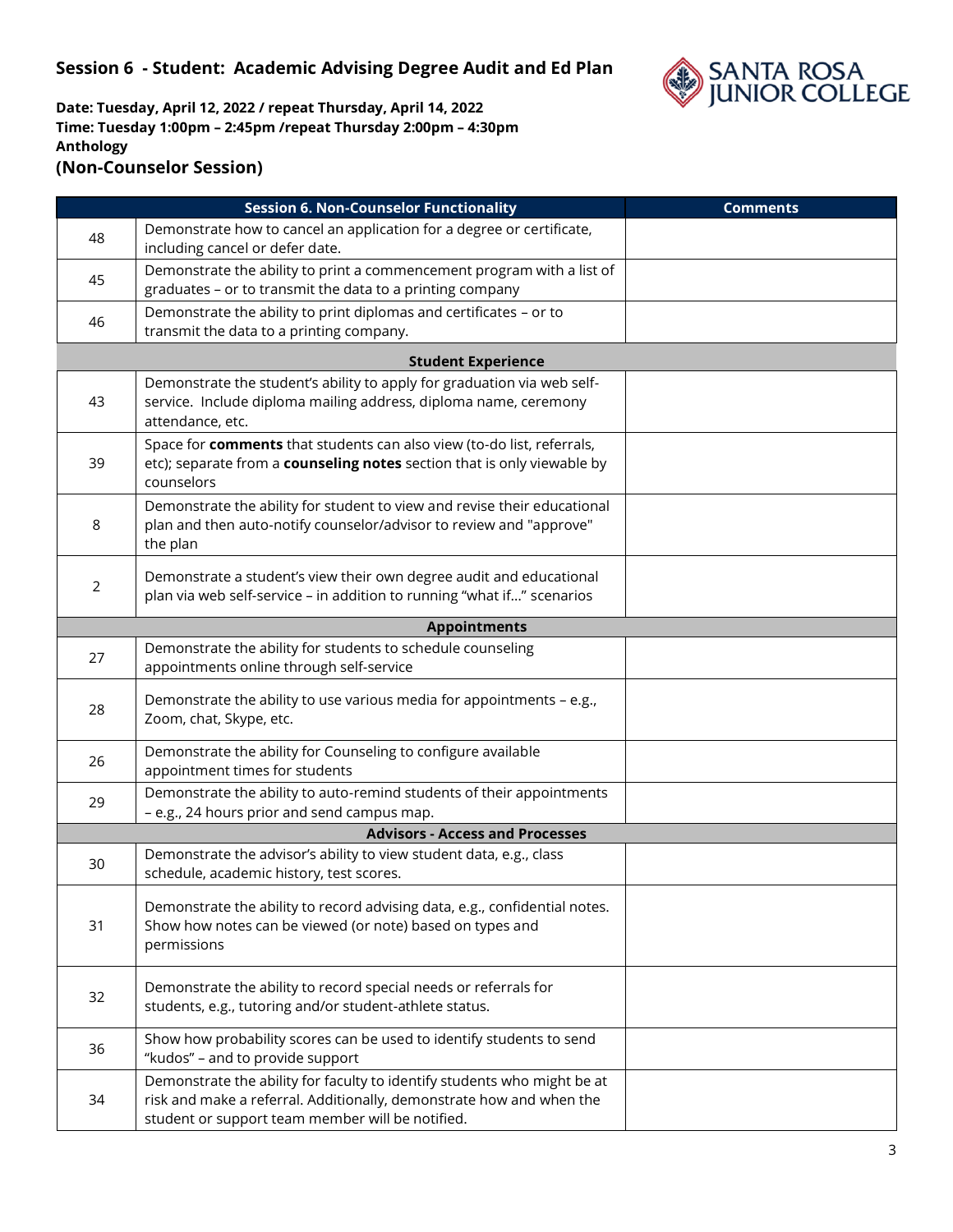

| <b>Session 6. Non-Counselor Functionality</b> |                                                                                                                                                                                                              | <b>Comments</b> |  |  |
|-----------------------------------------------|--------------------------------------------------------------------------------------------------------------------------------------------------------------------------------------------------------------|-----------------|--|--|
| 33                                            | Demonstrate the ability to identify students who might be at risk,<br>including information about the associated issues. Demonstrate the<br>ability to track and support such students in an ongoing manner. |                 |  |  |
| 40                                            | Demonstrate the ability to assign advisees to academic advisors with<br>various parameters, e.g., pathway, class year, major, special programs.                                                              |                 |  |  |
| 41                                            | Demonstrate the ability to assign advisees to multiple advisors,<br>mentors, or counselors                                                                                                                   |                 |  |  |
| 42                                            | Demonstrate the ability to identify cohorts, e.g., probation, suspension,<br>honors, dean's list, and send them relevant notice                                                                              |                 |  |  |
| <b>Current Student Case Management</b>        |                                                                                                                                                                                                              |                 |  |  |
| 35                                            | Demonstrate the capabilities to identify and provide support to students                                                                                                                                     |                 |  |  |
| 37                                            | Demonstrate segregation of information related to FERPA or financial<br>aid and how to only show data to those groups that need it.                                                                          |                 |  |  |
| 38                                            | Show how faculty or Advising staff can log a manual interaction.                                                                                                                                             |                 |  |  |